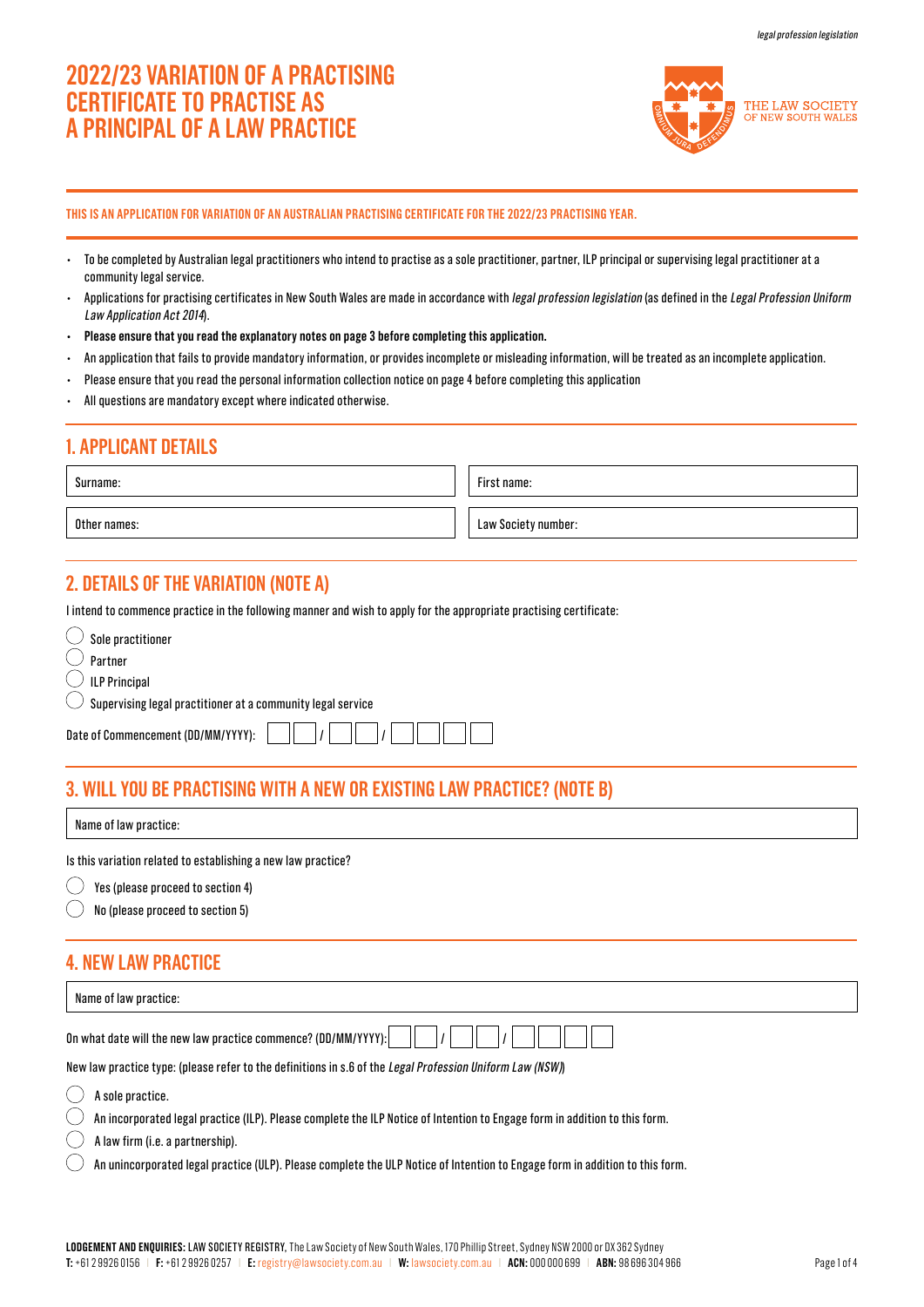# **5. LAW PRACTICE DETAILS**

### **Street address:**

| Street number and name:                                      |                |     |  |  |
|--------------------------------------------------------------|----------------|-----|--|--|
| Suburb:                                                      | State:         |     |  |  |
| Country:                                                     | Postcode:      | DX: |  |  |
| Preferred postal address:                                    |                |     |  |  |
| Same as above<br>Other (please specify below)<br>$(\ )$      |                |     |  |  |
| Street number and name:                                      |                |     |  |  |
| Suburb:                                                      | State:         |     |  |  |
| Country:                                                     | Postcode:      | DX: |  |  |
| Other contact details:                                       |                |     |  |  |
| Telephone:                                                   | Fax:           |     |  |  |
| Mobile:                                                      | Email address: |     |  |  |
| Publication email address (if different):                    |                |     |  |  |
| Website:                                                     |                |     |  |  |
| <b>C. CAUBITIAU A.</b><br>AUBERVIAER LEAST BRAATIAE (MATE AV |                |     |  |  |

### **6. CONDITION 2 - SUPERVISED LEGAL PRACTICE (NOTE C)**

Is your current practising certificate subject to Condition 2 (the requirement to engage in supervised legal practice)?:

 $\bigcirc$  Yes (please complete the Supervised Legal Practice Guidelines application as referred to in Note C)

 $\bigcirc$ No

# **7. CONDITION 3 - PRACTICE MANAGEMENT COURSE (NOTE C)**

Have you completed a Practice Management Course to remove Condition 3 from your practising certificate?

| ı<br>μç |
|---------|
|         |

 $\bigcirc$  No (A Practice Management Course must be completed before being authorised to practise as a principal).

# **8. DECLARATION**

I declare that the contents of this application are true and correct. I wish to apply for a variation of my current practising certificate with effect from the date shown on this form. I undertake to comply with professional indemnity insurance requirements in accordance with the legal profession legislation. I declare that I am not aware of any matter (including a finding, conduct or event) referred to in rule 13(1) of the Legal Profession Uniform General Rules 2015 or any Automatic Show Cause event within the meaning of section 87 of the Legal Profession Uniform Law (NSW) which would affect my fitness to hold a principal practising certificate.

| Signed: | Dated (DD/MM/YYYY): |  |  |  |  |  |  |
|---------|---------------------|--|--|--|--|--|--|
|         |                     |  |  |  |  |  |  |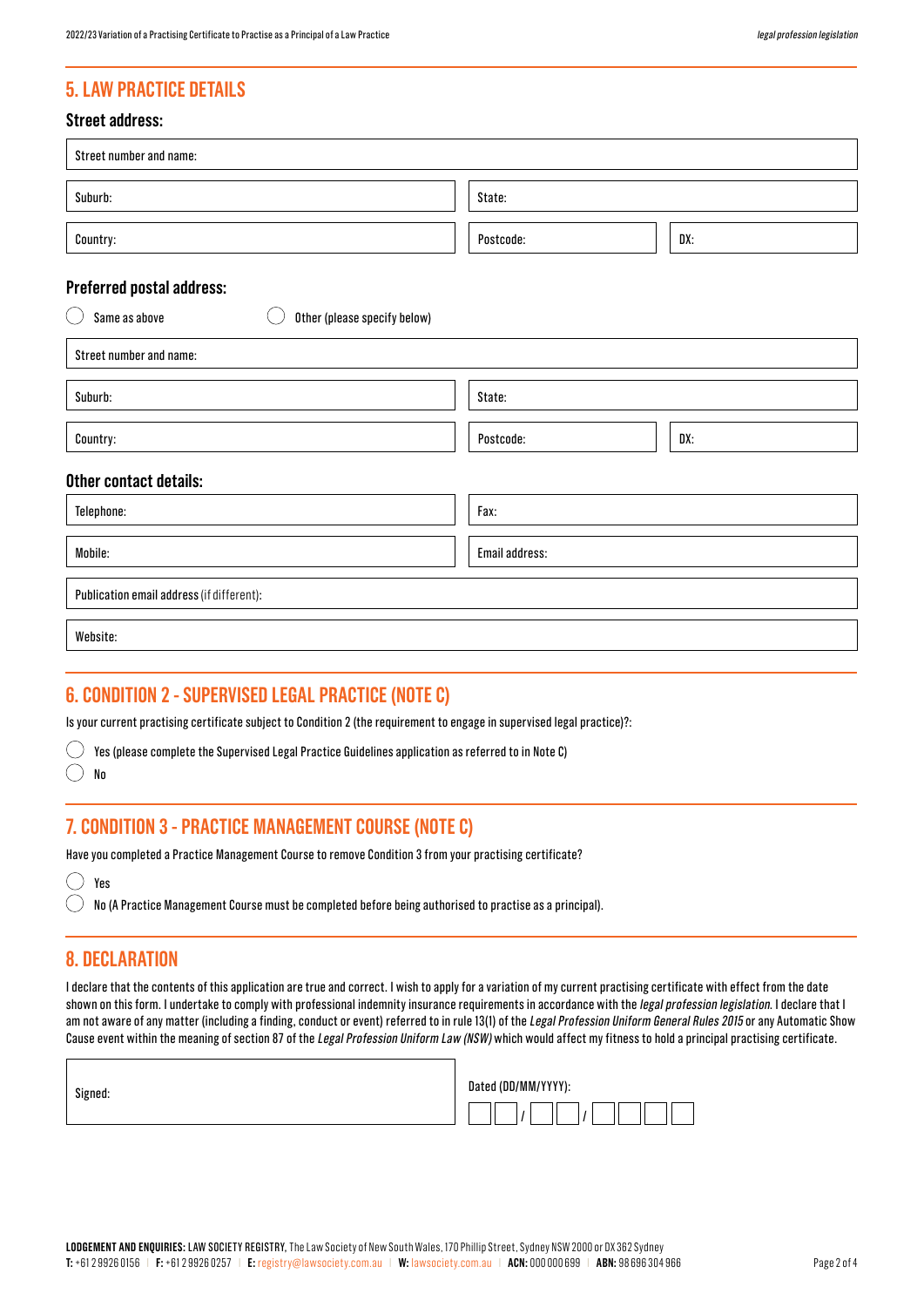# **9. SCHEDULE OF FEES AND PAYMENT**

### **Schedule of Fees:**

| <b>Practising Certificate Category</b> | <b>Fidelity Fund Contribution</b> |
|----------------------------------------|-----------------------------------|
| Law Practice Principal or Employee     | \$90                              |

If you are moving from a corporate, government or volunteer practising certificate, the Fidelity Fund Contribution will be payable. Please note that the Fidelity Fund Contribution does not attract GST.

### **Payment details:**

|  | <b>Cheque/money order</b> (made payable to The Law Society of New South Wales and attached to application form) |
|--|-----------------------------------------------------------------------------------------------------------------|
|  |                                                                                                                 |

|  |  |  |  | $\mathcal{L}$ EFTPOS (payment to be made in person at the Law Society) |
|--|--|--|--|------------------------------------------------------------------------|
|--|--|--|--|------------------------------------------------------------------------|

| Credit card |  |
|-------------|--|
|             |  |
|             |  |

| $\sim$ $\sim$ $\sim$ $\sim$ $\sim$ $\sim$ $\sim$                                                    |
|-----------------------------------------------------------------------------------------------------|
| Card type: $\bigcirc$ Amex $\bigcirc$ Mastercard $\bigcirc$ Visa<br>Amount to be charged: $\vert \$ |
| Expiry date:<br>Card number:                                                                        |
| Cardholder's name:                                                                                  |
| Cardholder's signature:                                                                             |

### **GENERAL NOTES**

### **Application and practice notes**

- An application that fails to provide mandatory information (including payment), or provides incomplete or misleading information, will be treated as an incomplete application.
- An incomplete application will be treated as 'not received' for the purposes of the legal profession legislation, and will be returned to the applicant. It will then be up to the applicant to decide whether or not to proceed with the application.

# **EXPLANATORY NOTES**

**Please read the following notes carefully to ensure that any required additional documents are provided.**

### **Note A: Details of the change**

If you are commencing practice as a supervising legal practitioner at a community legal service, you will be required to complete the relevant professional indemnity insurance exemption form and the under taking by a solicitor engaging in legal practice as a principal at a community legal service form which are available on the Law Society's website.

If you are commencing practice as a principal of an incorporated legal practice, you must provide a current ASIC company extract showing your appointment as a director of the company.

### **Note B: Practice details**

If you intend on using a business name it must be registered with ASIC.

If a new incorporated legal practice is being established, at least 14 days notice must be given to the Law Society in writing by completing the incorporated legal practice notification form, which is available on the Law Society website, and you must provide:

- the ASIC certificate of registration for the company; and
- a current ASIC company extract showing your appointment as a director of the company.
- If the applicant wishes to proceed, the applicant will need to resubmit their application by completing the missing/incomplete information in their original application and redeclaring the same application. Until the requisite information is provided, the Law Society Council will not consider varying a practising certificate.
- A practising certificate will not be granted unless professional indemnity insurance requirements are met. A law practice must have professional indemnity insurance cover before commencing to engage in legal practice. This insurance must be maintained at all times while engaged in legal practice.

### **Note C: Additional requirements**

If your practising certificate is currently subject to condition 2, a submission by way of a statutory declaration addressing the Supervised Legal Practice Guidelines will need to accompany this application. This application will need to be determined prior to your commencement as a principal. An application for the removal of condition 2 is available on the Law Society's website.

All practitioners seeking to vary their practising certificate to that of a principal must satisfy the Law Society that they have complied with Condition 3 of their practising certificate. Condition 3 requires that the holder must complete a Practice Management Course (PMC) before being authorised to engage in legal practice as a principal of a law practice. This discretionary condition is imposed pursuant s 53 Legal Profession Uniform Law (NSW) and Rule 16(b)(ii) Legal Profession Uniform General Rules 2015). Any application for a principal's practising certificate, in the absence of having completed a PMC, must be made in writing to the Licensing Committee, which meets monthly. Please note that the Committee will need to be satisfied that there are exceptional and extenuating circumstances which warrant the issue of a principal's practising certificate despite the applicant not having completed a PMC. The Committee may impose other conditions and require undertakings pending completion of a PMC.